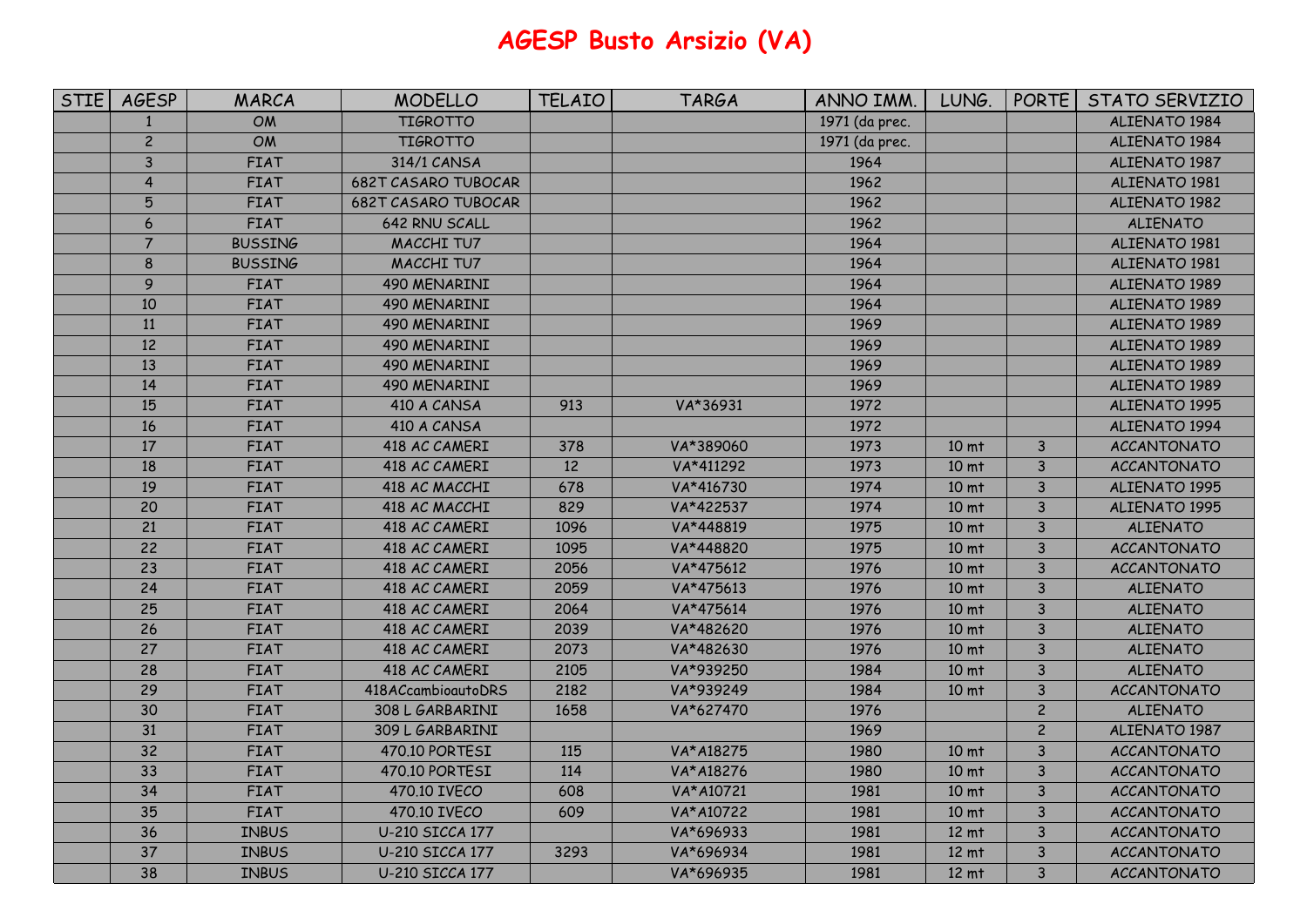| <b>STIE</b> | <b>AGESP</b>         | MARCA                        | <b>MODELLO</b>            | TELAIO  | <b>TARGA</b>                         | ANNO IMM.  | LUNG.                               | <b>PORTE</b>            | STATO SERVIZIO             |
|-------------|----------------------|------------------------------|---------------------------|---------|--------------------------------------|------------|-------------------------------------|-------------------------|----------------------------|
|             | 39                   | <b>FIAT</b>                  | 343 ORLANDI               |         |                                      | 1971       |                                     | $\mathbf{2}$            | ALIENATO 1987              |
|             | 40                   | FIAT/IVECO                   | 471.12.20 U-EffeUno       | 1122    | VA*889350                            | 1986       | 12 <sub>mt</sub>                    | 3                       | <b>ACCANTONATO</b>         |
|             | 41                   | FIAT/IVECO                   | 471.12.20 U-EffeUno       | 1130    | VA*889351                            | 1986       | 12 <sub>mt</sub>                    | 3                       | <b>ACCANTONATO</b>         |
|             | 42                   | <b>INBUS</b>                 | <b>U-210-FT</b>           | 6906    | VA*970989                            | 1987       | 12 <sub>mt</sub>                    | 3                       | <b>ACCANTONATO</b>         |
|             | 43                   | <b>INBUS</b>                 | <b>U-210-FT</b>           | 6907    | VA*969848                            | 1987       | 12 mt                               | 3                       | <b>ACCANTONATO</b>         |
|             | 44 ora 46            | FIAT/IVECO                   | 471.12.20 U-EffeUno       | 1938    | VA*996749                            | 1987       | 12 <sub>mt</sub>                    | 3                       | <b>ACCANTONATO</b>         |
|             | 45                   | FIAT/IVECO                   | 471.12.20 U-EffeUno       | 1570    | VA*A38695                            | 1988       | 12 <sub>mt</sub>                    | 4                       | <b>ACCANTONATO</b>         |
|             | 46 ora 44            | FIAT/IVECO                   | 471.12.20 U-EffeUno       | 1571    | VA*A38696                            | 1988       | 12 <sub>mt</sub>                    | 4                       | <b>ACCANTONATO</b>         |
| 108         | 47                   | FIAT/IVECO                   | 471.12.20 U-EffeUno       | 1568    | VA*A38697                            | 1988       | 12 <sub>mt</sub>                    | 4                       | IN SERVIZIO                |
| 110         | 48                   | FIAT/IVECO                   | 471.12.20 MACCHI          | 2377    | VA*A71792                            | 1988       | 12 <sub>mt</sub>                    | $\mathsf{3}$            | <b>ACCANTONATO</b>         |
|             | 49                   | FIAT/AUTODROMO               | POLLICINO                 | B95176  | VA*A94660                            | 1989       | <b>MINIBUS</b>                      | $\mathbf{1}$            | <b>ACCANTONATO</b>         |
| 112         | 50                   | <b>IVECO</b>                 | 480.12.21 MACCHI          | 1001    | VA*B58583 ritargato<br>AG 726 FP     | 1990       | 12 <sub>mt</sub>                    | 4                       | IN SERVIZIO                |
| 114         | 51                   | IVECO                        | 480.12.21 MACCHI          | 1004    | VA*B58525                            | 1990       | 12 <sub>mt</sub>                    | 4                       | IN SERVIZIO                |
| 116         | 52                   | <b>MAURI</b>                 | 12.PT.23.U                | B09010  | AG 077 GA                            | 1996       | 12 <sub>mt</sub>                    | 3                       | IN SERVIZIO                |
| 118         | 53                   | <b>IVECO</b>                 | 490.12.22-UR              | 564     | AG 174 GA                            | 11/04/1996 | 12 <sub>mt</sub>                    | 4                       | IN SERVIZIO                |
| 120         | 54                   | <b>IVECO</b>                 | 490.12.22-UR              | 563     | AG 175 GA                            | 11/04/1996 | 12 <sub>mt</sub>                    | 4                       | IN SERVIZIO                |
| 122         | 55                   | <b>IVECO</b>                 | 490.10.22-UR              | 565     | AG 176 GA                            | 11/04/1996 | 10 <sub>mt</sub>                    | 3                       | IN SERVIZIO                |
| 124         | 56                   | CACCIAMALI                   | <b>TCN 105</b>            | E88001  | AX 042 CS                            | 1998       | $10,5$ mt                           | 3                       | IN SERVIZIO                |
| 126         | 57                   | <b>MAURI</b>                 | 10.EP.23.U                | B09010  | AX 725 CV                            | 1998       | 10 <sub>mt</sub>                    | 3                       | IN SERVIZIO                |
|             |                      |                              |                           |         |                                      |            |                                     |                         |                            |
|             | 58                   | <b>IVECO</b>                 | 370.10.25 DALLAVIA (EX    | 8180    | <b>BH 437 SH</b>                     | 1985       | 10 <sub>mt</sub>                    | $\overline{c}$          | <b>ACCANTONATO</b>         |
| 128         | 59                   | BREDAMENARINI                | <b>BMB 240 UL</b>         | 3939536 | BP 035 DE                            | 2000       | 12 <sub>mt</sub>                    | 3                       | IN SERVIZIO                |
| 130         | 60                   | BREDAMENARINI                | <b>BMB 240 UL</b>         | 3949537 | <b>BP 034 DE</b>                     | 2000       | $12 \text{ mt}$                     | 3                       | IN SERVIZIO                |
| 132         | 61                   | BREDAMENARINI                | <b>BMB 240 UL</b>         | 3959538 | <b>BP 047 DE</b>                     | 2000       | $12 \text{ mt}$                     | 3                       | IN SERVIZIO                |
| 134         | 62                   | <b>IVECO</b>                 | 491E.12.27                | 335     | CD 103 EF                            | 24/09/2002 | 12 <sub>mt</sub>                    | 3                       | IN SERVIZIO                |
| 136         | 63                   | <b>IVECO</b>                 | 591E.10.27                | 557     | CB 802 LE                            | 02/09/2002 | 10 <sub>mt</sub>                    | $\overline{\mathbf{c}}$ | IN SERVIZIO                |
| 138         | 64                   | <b>IVECO</b>                 | 491E.12.27                | 562     | CD 050 EF                            | 19/09/2002 | 12 <sub>mt</sub>                    | $\mathbf{3}$            | IN SERVIZIO                |
| 140         | 65                   | <b>IVECO</b>                 | 591E.12.27                | 1517    | CB 390 LE                            | 25/07/2002 | 12 <sub>mt</sub>                    | $\overline{\mathbf{c}}$ | IN SERVIZIO                |
| 142         | 66                   | <b>IVECO</b>                 | 491E.12.25 Cursor         | 1410    | CB 905 LE                            | 10/09/2002 | 12 <sub>mt</sub>                    | 3                       | IN SERVIZIO                |
| 144         | 67                   | IRISBUS/IVECO                | 491E.12.27 Cursor         |         | CY 604 LA                            |            | 12 <sub>mt</sub>                    | 3                       | IN SERVIZIO                |
| 146         | 68                   | IRISBUS/IVECO                | 491E.12.27 Cursor         |         | CY 610 LA                            |            | 12 <sub>mt</sub>                    | 3                       | IN SERVIZIO                |
| 148         | 69                   | BREDAMENARINI                | <b>BMB 240 UL (EX TT)</b> |         |                                      |            | 10 <sub>mt</sub>                    | 3                       | IN SERVIZIO                |
| 150         | 70                   | BREDAMENARINI                | <b>BMB 240 UL (EX TT)</b> |         |                                      |            | 10 <sub>mt</sub>                    | 3                       | IN SERVIZIO                |
| 152         | 71                   | IRISBUS/IVECO                | 491E.12.27 Cursor         |         |                                      |            | 12 <sub>mt</sub>                    | 3                       | IN SERVIZIO                |
| 154         | 72                   | IRISBUS/IVECO                | 491E.12.27 Cursor         |         |                                      |            | 12 <sub>mt</sub>                    | 3                       | IN SERVIZIO                |
| 156         | 73                   | IRISBUS/IVECO                | 491E.12.27 Cursor         |         |                                      |            | 12 <sub>mt</sub>                    | 3                       | IN SERVIZIO                |
| 158         | 74                   | IRISBUS/IVECO                | 491E.12.27 Cursor         |         |                                      |            | 12 <sub>mt</sub>                    | 3                       | IN SERVIZIO                |
|             | <b>811 STIE</b>      | <b>IVECO</b>                 | 380.12.38 HD              | 1478    | AY 931 YB ritargato BX<br>892 VW     | 03/03/1998 | 12 <sub>mt</sub>                    | $\mathbf{2}$            | <b>ACCANTONATO</b>         |
|             | 335 STIE<br>337 STIE | <b>SETRA</b><br><b>SETRA</b> | S300<br><b>S300</b>       |         | <b>BE 064 HW</b><br><b>BD 902 BD</b> |            | $12 \text{ mt}$<br>12 <sub>mt</sub> | 3<br>3                  | IN SERVIZIO<br>IN SERVIZIO |